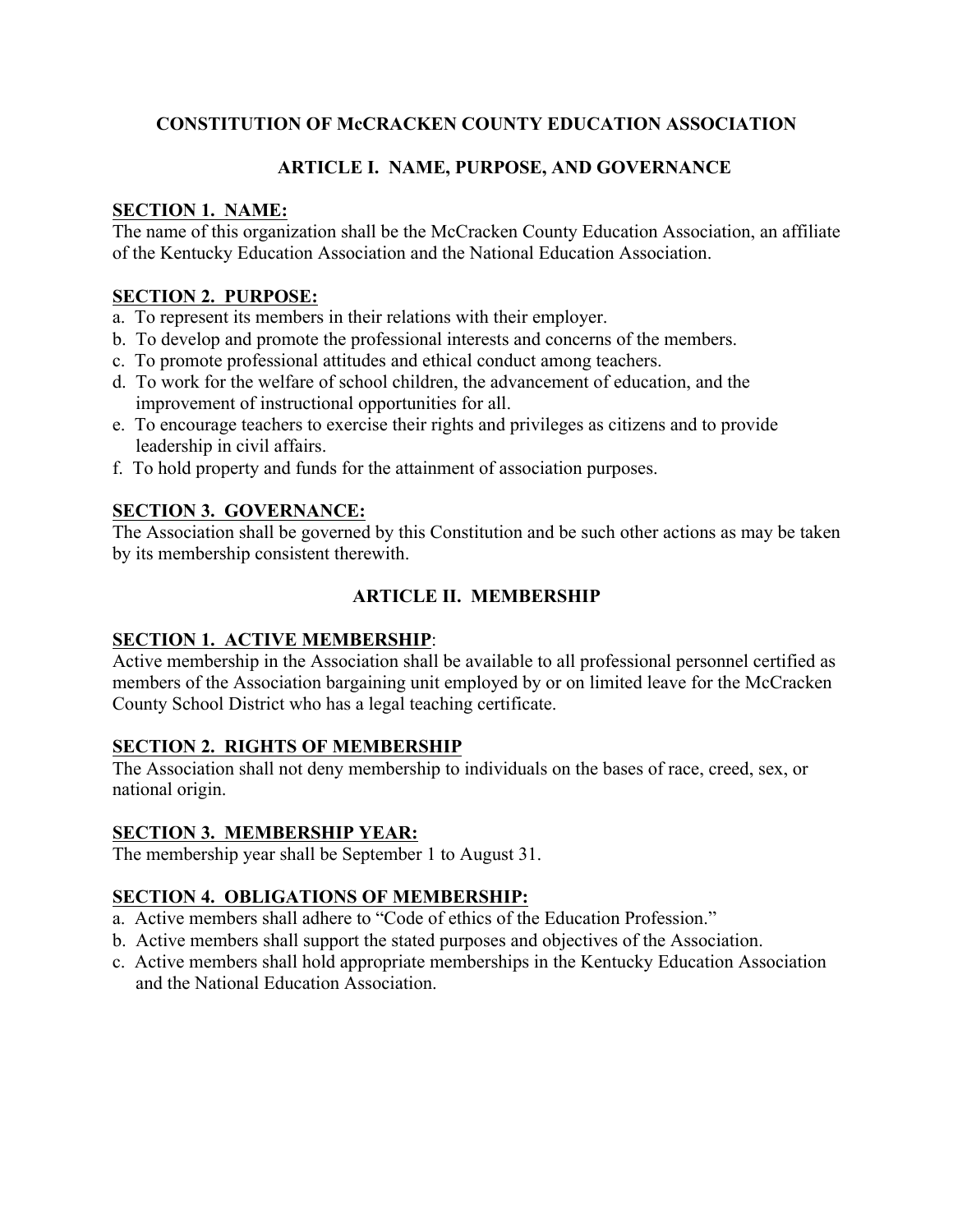## **SECTION 5. CONTINUATION OF MEMBERSHIP:**

- a. Active membership shall be continuous until the member leaves the school system, for a period of at least two months, resigns from the Association, or failed to pay membership dues.
- b. The Board of Directors shall have the authority to ensure, suspend, or expel members for violations of Article II, Section 4. Charged members shall have the right to a due process hearing by the Board of Directors and the right to appeal to the general membership, which shall also afford a due process hearing.

## **ARTICLE III. LEGISLATIVE AUTHORITY**

## **SECTION 1.**

The legislative and policy- forming body of the association shall be the Representative Council. The Representative Council shall consist of the Board of Directors (formerly called Executive Board), one or more representatives of alternates from each school faculty and the central administration office, and the chairs of standing committees who will be nonvoting members. The Representative Council shall be composed of the same proportion of classroom teachers and administrators as exist within the membership. The Representative Council shall prepare a set of by-laws governing operation, seating, etc. These shall be offered to the full membership for approval. Any member of the association who is not a member of the Representative Council may attend its meeting, shall sit apart from the voting body, but must be provided the opportunity to speak.

## **SECTION 2. GENERAL MEMBERSHIP:**

The general membership shall have a minimum of two meetings per year for discussion of professional issues, voting on association issues of general concern such as Constitution, Bylaws, Salaries, Incentives, and Fringe Benefits.

## **SECTION 3. MEETINGS:**

- a. There shall be at least two meetings of the general membership each year. The Association President shall schedule such meetings. The regular spring meeting of the membership shall be designated the annual meeting.
- b. Special meetings of the general membership may be called by the President, by majority vote of the Board of Directors, or by the petition of a least 20% of the membership.
- c. Fifty (50) percent of membership plus one shall constitute a quorum for regular or special membership meetings.

## **ARTICLE IV. OFFICERS AND BOARD OF DIRECTORS**

## **SECTION 1. OFFICERS**

The officers of the association shall consist of a president, president-elect, a vice president, a secretary, a treasurer, and three (Delegates) directors elected by the membership-at-large, and the immediate past president. The immediate past president shall advise the officers.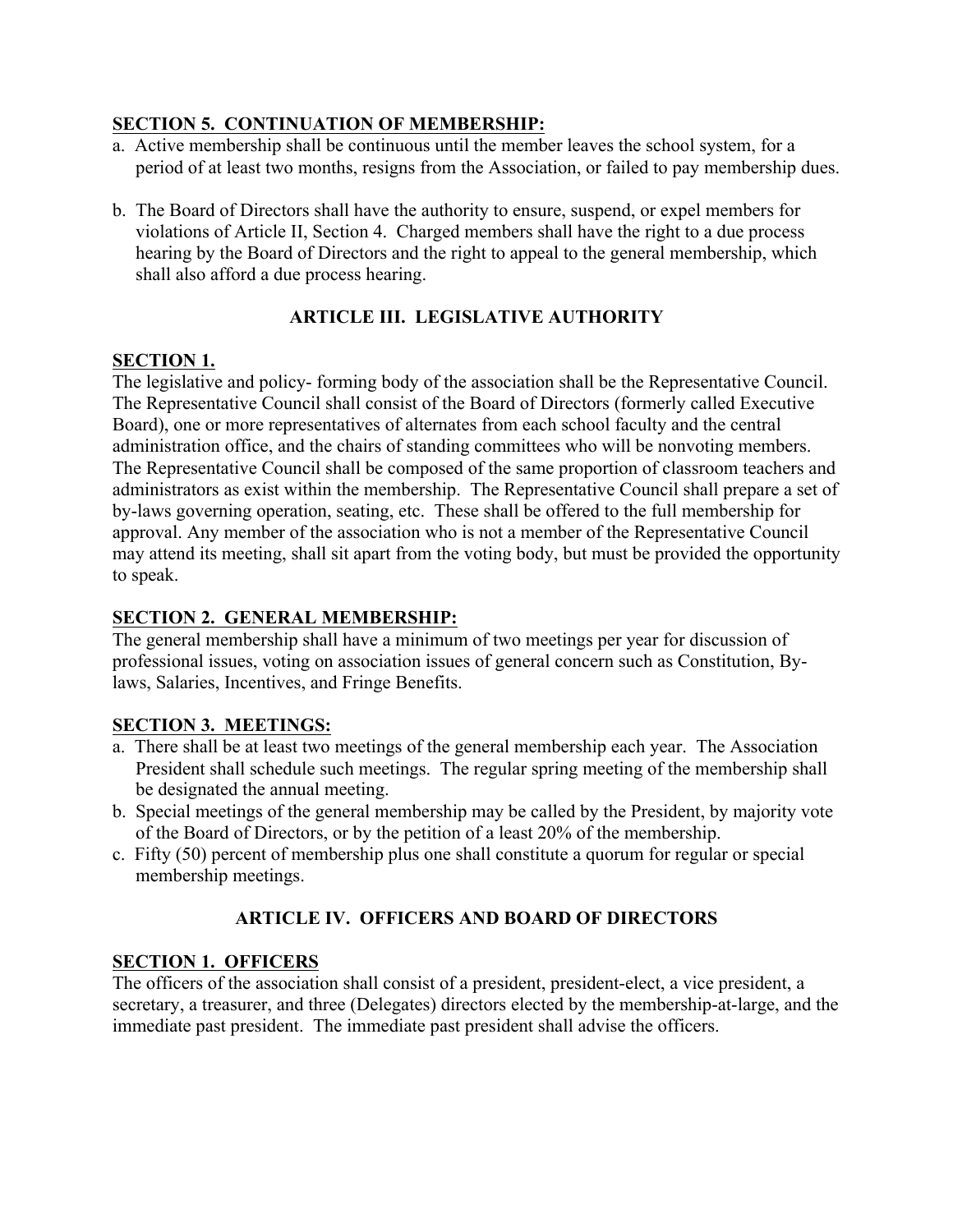# **SECTION 2. BOARD OF DIRECTORS:**

The Board of Directors, consisting of the nine above named officers, shall function as the executive authority of the Association. The Board of Directors shall be responsible for managing the affairs of the Association, approving budgeted expenditures, carrying out the adopted policies of the Association and acting for the Association between meetings of the general membership. The Board of Directors shall have the authority to create additional director positions as needed to provide at least proportional representation of ethnic-minorities or proportional representation of classroom teachers and administrators.

# **SECTION 3. MEETINGS:**

The Board of Directors shall meet the first  $(1<sup>st</sup>)$  Tuesday of each calendar month during the school year or at the call of the president, or at the request of three members of the board.

# **SECTION 4. TERMS OF OFFICE:**

- a. The terms of office of all officers shall be one year except: Secretary, effective with the election of spring of 1986, shall serve two years. Treasurer, effective with the election in the spring of 1987, shall serve two years. All terms shall begin on August 1 and expire on July 31 of the appropriate year.
- b. If a vacancy occurs in the office of president, the president elect shall immediately assume the duties of president. A vacancy occurring in any other office may be filled by appointment of the president until the next regularly scheduled membership meeting. At the meeting, and after a period of at least two weeks for open nominations, a secret ballot election shall be conducted to fill the vacancy.

## **SECTION 5. IMPEACHMENT:**

Officers of the Association may be impeached for violation of the Code of Ethics of the Education Profession, for misfeasance, for malfeasance, or for nonfeasance in office.

- a. Impeachment proceedings against an officer may be initiated by written petition submitted to the Board of Directors by at least twenty-five (25) percent of the Representative Council.
- b. If, after a due process hearing, a two-thirds (2/3) vote of the Board of Directors shall sustain the charge, the office shall become vacant.
- c. The officer may appeal the decision to a special meeting of the general membership.

## **SECTION 6. NOMINATION AND ELECTION OF OFFICERS:**

The President shall annually appoint a Nominating Committee which shall be charged with the responsibility of securing candidates for pending vacancies in such a manner as will insure at least proportional representation of ethnic minorities and proportional representation of classroom teachers and administrators. During the month of April any active member shall have the right to make nominations or to be nominated in writing to the Nominating Committee. The election of offices hall be by secret ballot at each school the day of the May Annual meeting. Election by secret ballot shall require a majority of all votes cast. Elected officers shall assume office at the beginning of the next school year unless the election is to fill a vacancy, in which case the elected officer shall assume the office immediately.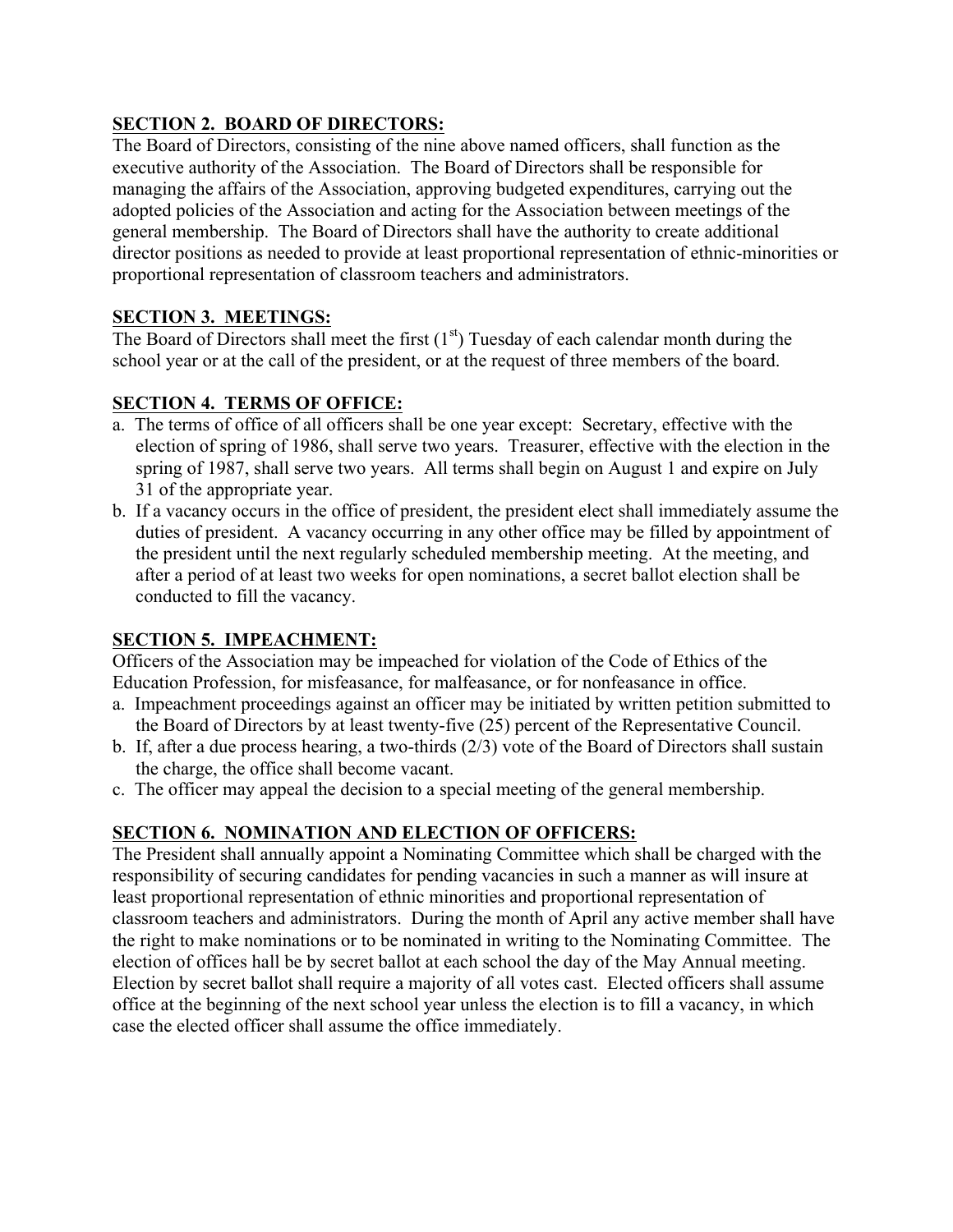# **SECTION 7. ELECTION APPEALS:**

- a. Any voting member may appeal an election to the Board of Directors. The appeal must be in writing, signed by the individual(s) making the appeal, and presented to the president within ten (10) working days after announcement of the election results.
- b. Within ten (10) working days of receiving the appeal, the Board of Directors shall meet to hear the appeal, make a decision, and inform all parties.
- c. Any voting member may appeal the decision of the Board of Directors to the First District Education Association within ten (10) working days after the decision of the Board of **Directors**
- d. The persons holding the office before the election shall remain in that position until the appeal has been resolved.

## **SECTION 8. ETHNIC-MINORITY REPRESENTATION:**

The Association shall make every effort to encourage the nomination and election of ethnicminority members to the Board of Directors. In the event that the Board of Directors has fewer ethnic-minority members, the Board of Directors shall create the necessary additional office(s) and the Nominating Committee shall call for the nominations of ethnic-minority members. All members shall have the right to offer such nominations. The general membership at its next regularly scheduled meeting shall elect officer(s) by secret ballot.

## **SECTION 9. PROPORTIONAL REPRESENTATION BY EDUCATIONAL POSITION:**

The Board of Directors shall be composed of the same proportion of classroom teachers and administrators as exist within the membership. In the event that the Board of Directors does not reflect that proportionately, the Board shall create sufficient new offices to achieve proportionality. All members shall have the right to offer eligible nominations for the new office(s) and the membership, at its next regularly scheduled meeting, shall vote by secret ballot for the new officers.

## **ARTICLE V. STATE AND NATIONAL DELEGATES**

All Association delegations to District, State and National governance bodies shall be elected in conformance with respective requirements.

## **SECTION 1. DUES:**

## **ARTICLE VI. FINANCES**

At the first scheduled business meeting of the Representative Council, the council shall adopt a budget for the following membership year and establish a dues schedule sufficient to fund the budget. Dues will be .1% of a first year teacher's salary, Rank III with zero years experience, rounded to the nearest dollar as determined by McCracken County Board of Education and McCracken County Education Association.

## **SECTION 2. AUDIT:**

The Treasurer shall hire an Auditor each year which shall submit an Audit Report on the prior year's financial transactions to the first regularly scheduled Representative Council meeting each year.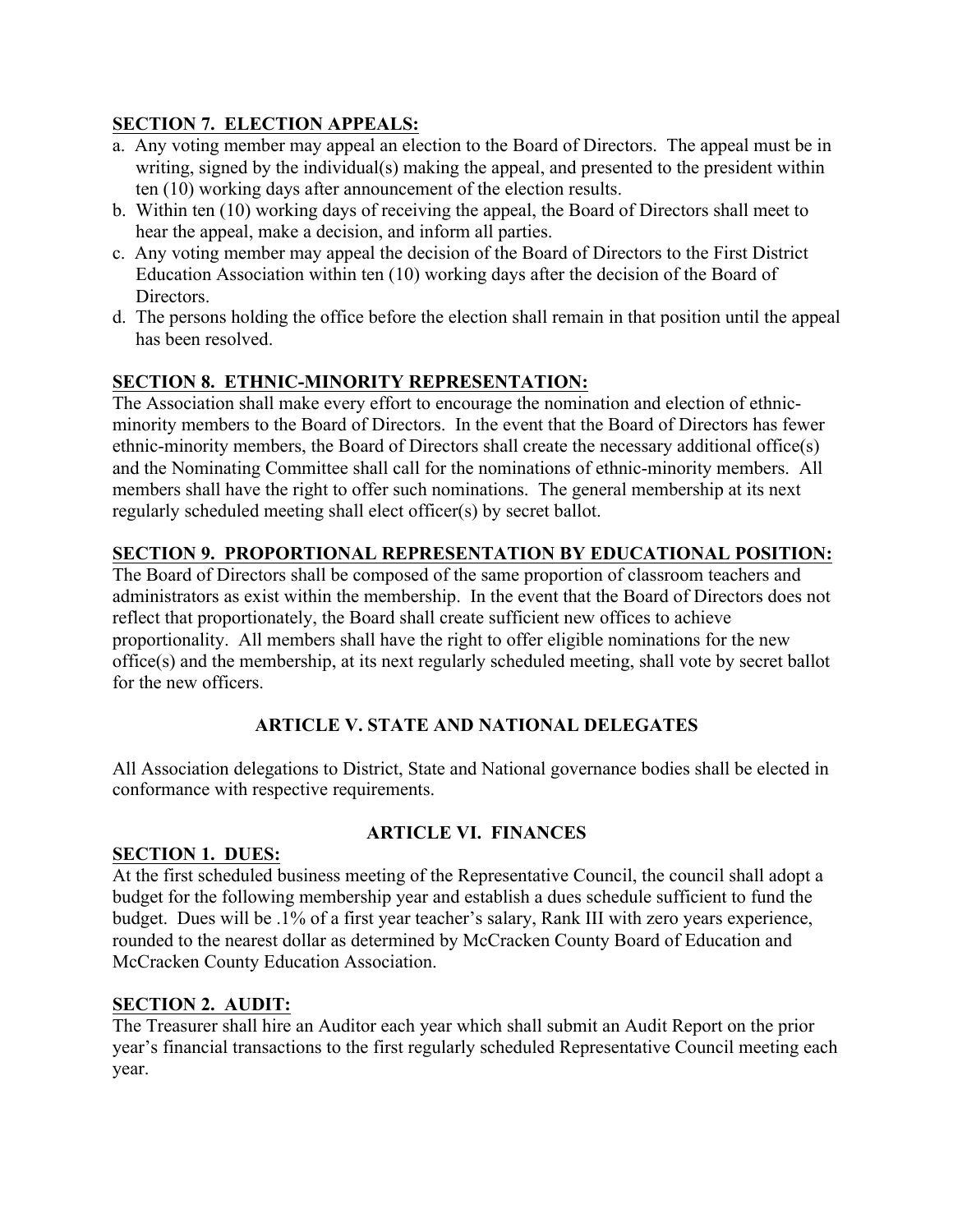## **ARTICLE VII. ELECTIONS:**

## **SECTION 1. NOTICE OF ELECTIONS:**

Representative Council members shall inform faculty members of elections to be held. The active members of the association in each school shall have an opportunity to nominate candidates or may nominate themselves by delivering nominations in writing to the Nominating Committee. The association shall make every effort to encourage the nominations and election of ethnic minority members to the Board of Directors and the Representative Council.

The following requirements shall be observed in the preparation of the ballot:

- a. The names of all nominees shall appear on the ballot.
- b. The ballot shall not identify the source of any nomination, indicate endorsing parties, or contain any information that might be construed as influencing voters.
- c. Provision shall be made for write-in votes.

## **SECTION 2. MAJORITY VOTE:**

A majority vote of the valid ballots cast shall be necessary for election. The computation of a majority shall be based on the total number of valid ballots cast, not on the total number of votes. A valid ballot shall be a ballot cast for no more than the maximum number of positions to be filled and cast in a manner that clearly indicates the voter's choice. If a member leaves one or more of the choices blank on a ballot containing note than one or more of the offices to filled, the blank spaces in no way affect the validity of the vote(s) cast for one or more of the offices to be filled. A totally blank ballot is not counted.

## **SECTION 3. BALLOTS:**

- 1. All elections shall be held by secret ballot.
- 2. Secret ballot means a voting procedure, which cannot disclose the identity of the voter on the marked ballot to the individuals tallying the result of the voting.
	- a. In an in-person election, whether the individual votes on a slip of paper or on a noting machine, the individual must be provided an area where the ballot may be marked with reasonable secrecy.
	- b. In a mail ballot, one permissible procedure is to instruct the voter to place the marked ballot in an unmarked envelope, which is then to be sealed and inserted into a larger envelope which identifies the voter with respect to eligibility to vote. Before tabulation, the inner envelope must be separated from the larger envelope identifying the sender.
- 3. Challenged ballots will be set aside by the Committee on elections until a decision regarding their validity is reached without compromising the secret ballot requirement.
- 4. When only one individual is nominated for a position, a secret ballot election must nevertheless be conducted in order to permit the opportunity for write-in candidates.

## **SECTION 4. VOTING FOR INDIVIDUAL OFFICE:**

Slate voting shall not be permitted. (This provision prohibits block or unit voting in which a voter chooses two or more candidates by means of placing only one mark on the ballot.)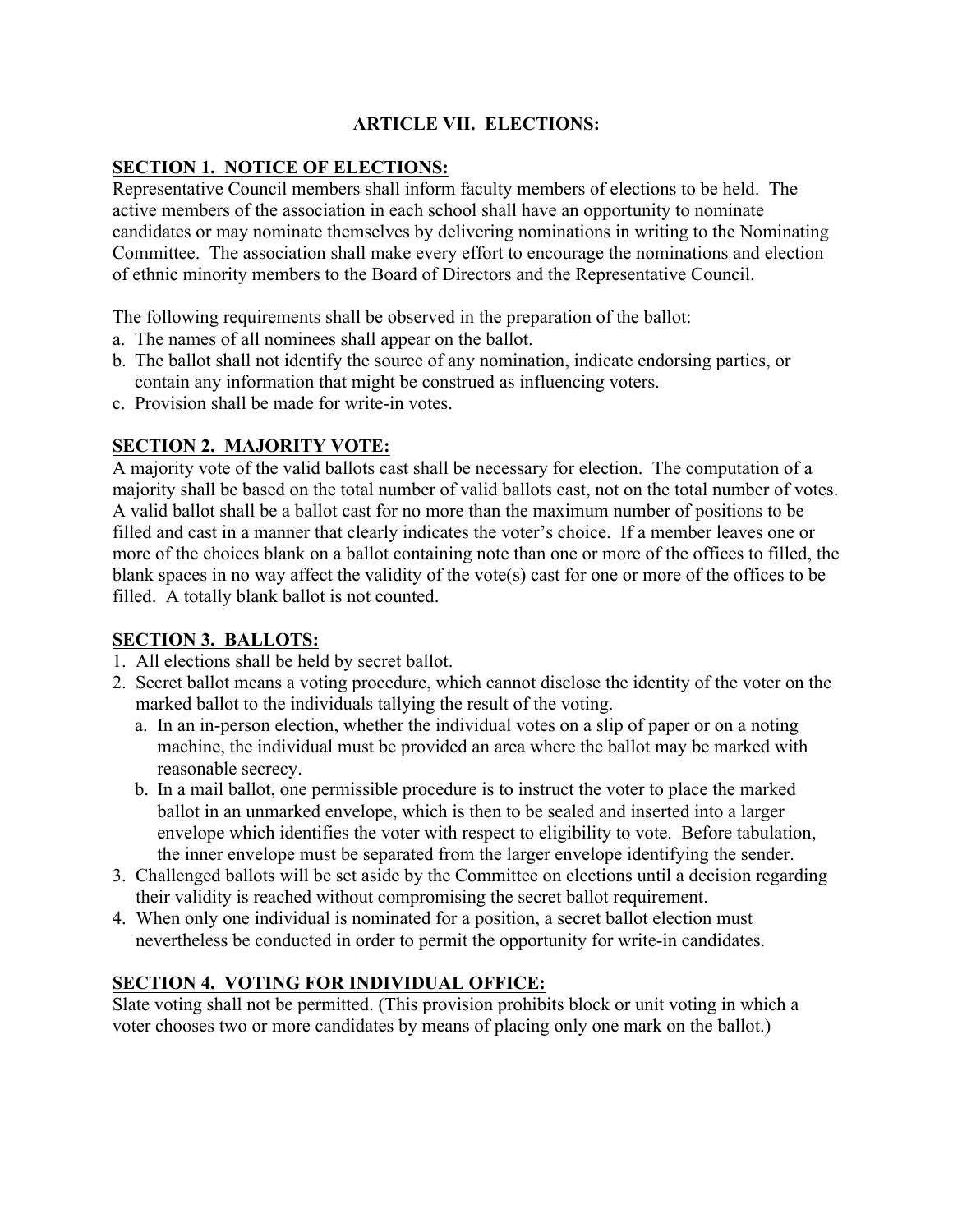## **SECTION 5. CANDIDATES:**

Each candidate must be permitted to have an observer at the polls and at the counting of the ballots if an in-person vote and at the preparation, mailing, and counting of ballots in a mail ballot.

a. Candidate placement on Ballot - Names may be placed in an order in accordance with any procedure, which is not designed to give preferential treatment to any candidate.

# **SECTION 6. RUN-OFF ELECTION:**

- 1. Under Robert's Rules of Order, if any office remains unfilled after the first ballot, the balloting should be repeated as many times as necessary to obtain a majority vote for a single candidate. In such event, the names of all nominees who wish to remain on the ballot should be placed on the run-off ballot.
- 2. To achieve a majority, the run-off ballot shall list those unsuccessful candidates who, in descending order, received the highest number of votes on the previous ballot, listing at least one more candidate than the number of positions to be filled.

# **SECTION 7. OTHER VOTING PROCEDURE:**

- 1. The active members of the association shall receive a ballot to cast a vote. Each member can cast only one ballot in a single election. At the close of the day on which voting takes place, the head MCEA Representative will collect the ballots, count the votes, and present the election results to the President of the Association.
- 2. Election results should be released immediately after ballot tabulation has been completed.
- 3. A person eligible to cast a vote may not do so by proxy.
- 4. There shall be separate ballots for local positions and district positions.

## **ARTICLE VIII. CHALLENGES OF ELECTIONS AT THE LOCAL LEVEL**

Election challenges of McCracken County Education Association shall be resolved at the local level by the local Board of Directors (local executive board).

## **ARTICLE IX. APPEALS OF ELECTIONS AT THE LOCAL LEVEL**

A voting member of McCracken County Education Association who feels that the election has not been in accordance with the election criteria (as printed above), and has not been resolved at the local level, may issue an appeal to the district board of directors in the following manner:

- 1. An appeal must be made within ten (10) working days after the decision at the local level has been rendered.
- 2. The appeal, which must be in writing and must state the exact criteria allegedly, violated, shall be presented to the First District Education President.
- 3. The appeal must be signed by the candidate or a member. A copy of the challenge shall be presented to the McCracken County Education Association President.
- 4. Within ten (10) working days of receiving the appeal, the District President shall call a meeting of the First District Board of Directors for the purpose of hearing the appeal.
- 5. The Board of Directors may call witnesses or take written-signed statements from both parties to the question.
- 6. The District Board shall guarantee that all parties to the appeal will be given equal opportunity to present their case.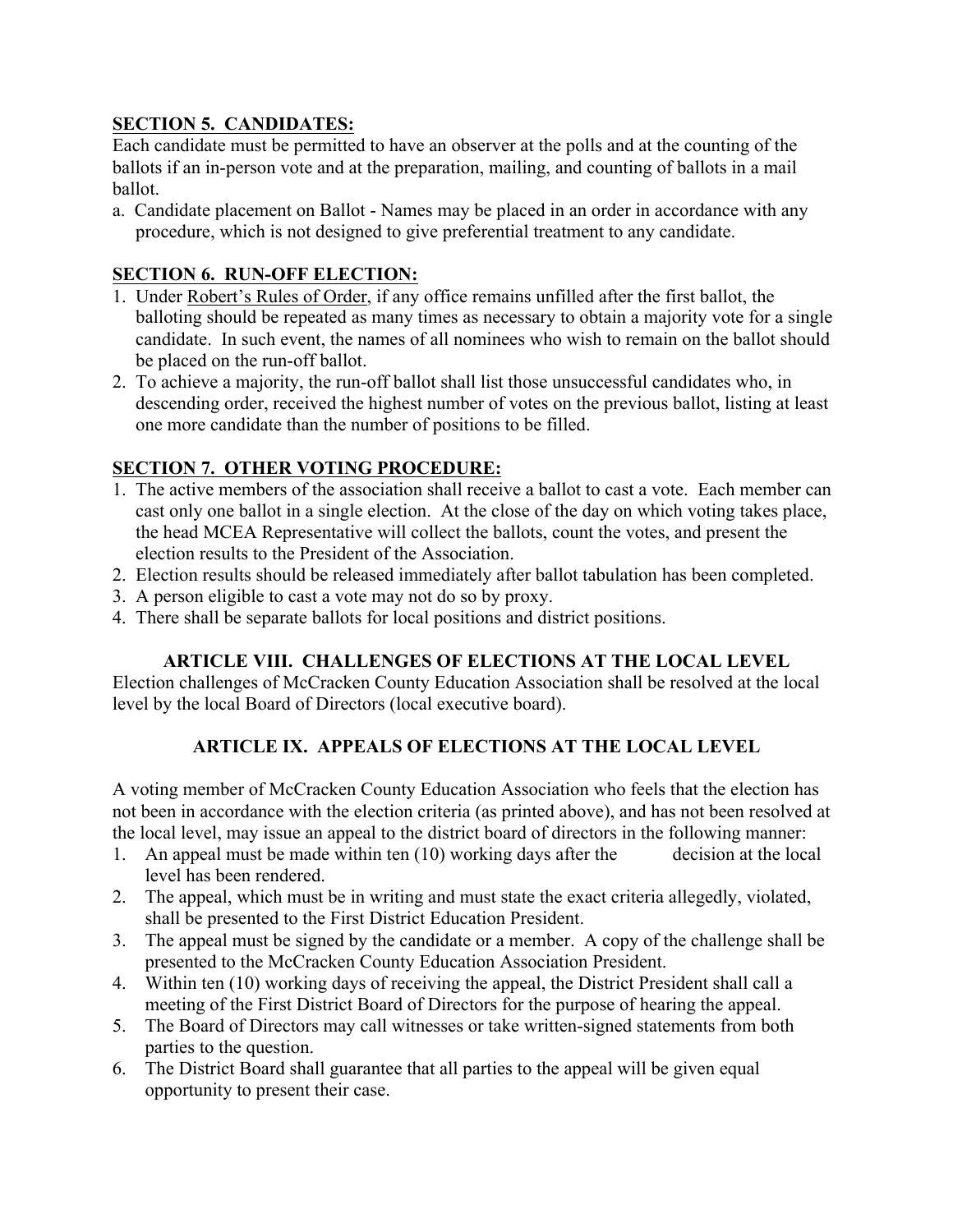- 7. The district board will make a decision and inform all parties.
- 8. If any party is not satisfied with the decision of the District Board, he or she may appeal the decision to the KEA Executive Committee.
- 9. The appeal, which must be in writing and must state the exact criteria allegedly violated, shall be presented to the KEA President.
- 10. The candidate or a member shall sign the challenge. A copy of the challenge shall be presented to the KEA President.
- 11. Within fifteen (15) working days of receiving the challenge, the KEA President shall call a meeting of KEA Executive committee for the purpose of hearing the challenge.
- 12. The Executive Committee may call witnesses or take written-signed statements from both parties to the question.
- 13. The Executive Committee shall guarantee that all parties to the challenge will be given equal opportunity to present their case.
- 14. The KEA Executive Committee shall make a decision and inform all parties.
- 15. Notice of the appeal shall be presented to the KEA President in writing within ten (10) working days of receipt of the notice from the Executive Committee.
- 16. The appeal shall be presented at the next regularly scheduled meeting of the KEA Board of Directors.

# **ARTICLE X. HOLDING OF OFFICE DURING A CHALLENGE OR APPEAL**

The person holding the office before the election shall remain in that position until the challenge or appeal has been resolved.

# **ARTICLE XI. AUTHORITY**

## **SECTION 1. STATE AND NATIONAL AFFILIATION:**

The Association shall comply with all affiliation requirements of the Kentucky Education Association and the National Education Association. Any part of this constitution found to be in conflict with the constitution or by-laws of either the Kentucky Education Association or the National Education Association shall be declared null and void.

## **SECTION 2. PARLIAMENTARY PROCEDURE:**

Robert's Rules of Order, Newly Revised shall be the authority governing all matters of procedure not otherwise provided in this constitution.

## **ARTICLE XII. AMENDMENTS**

The members may adopt amendments to this Constitution by a two thirds  $(2/3)$  majority of those voting at any regular meeting provided that amendments have been introduced at the preceding regular meeting and that copies of proposed amendments have been distributed to members of The Representative Council for faculty discussing.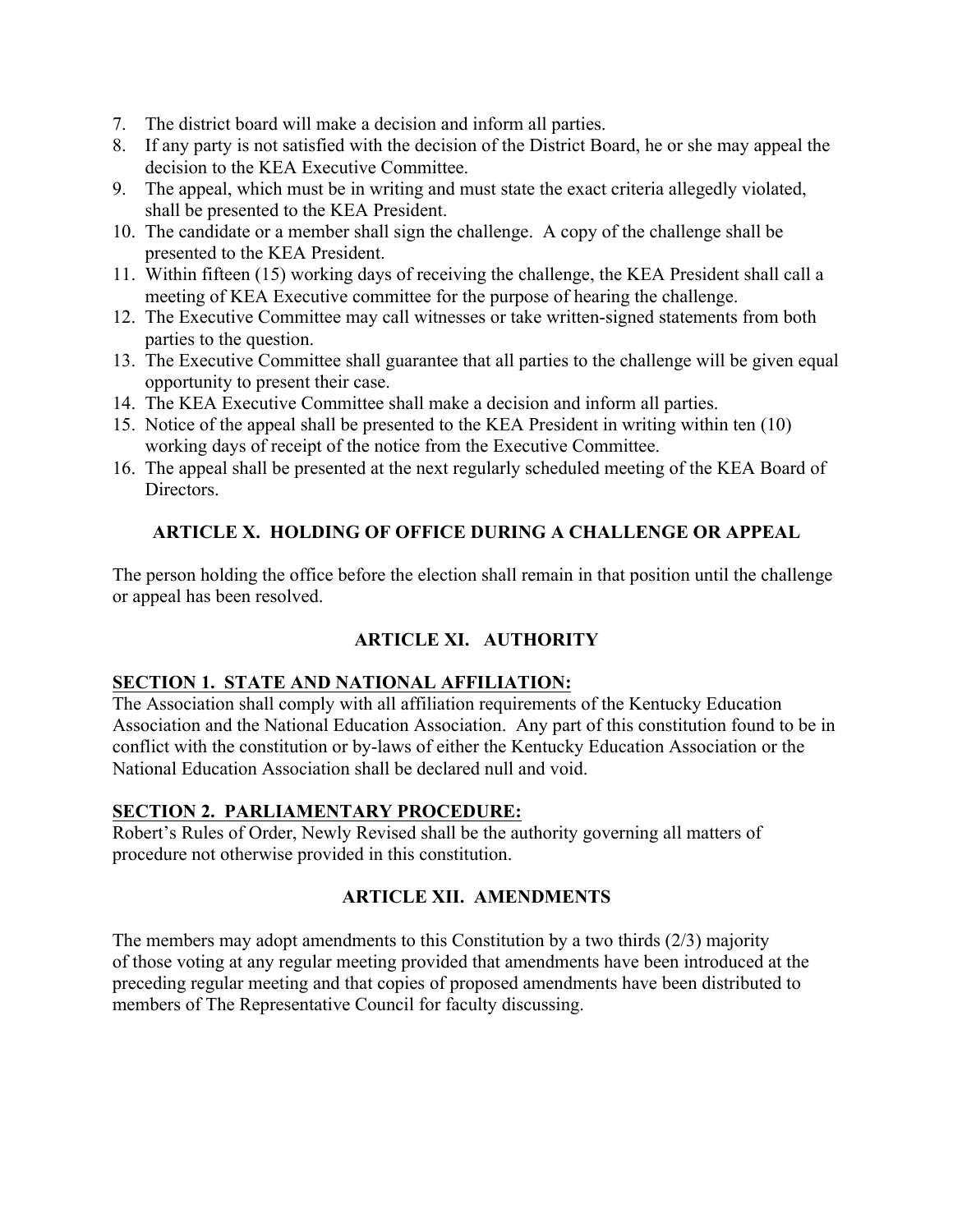### **ARTICLE XIII. RATIFICATION OF CONTRACT**

The voting on contract proposals shall take place at each member's workplace, unless the Professional Negotiations committee deems it necessary to convene a General Membership meeting. Prior to the day set aside for voting, an informational meeting shall be held for all interested members to study the contract/salary proposals presented by the Professional Negotiations committee.

#### **BY-LAWS**

#### **ARTICLE I. MEETINGS**

#### **SECTION 1.**

Board of Directors (Executive Board) shall meet the first  $(1<sup>st</sup>)$  Tuesday of each calendar month or at the call of the president, or at the request of three members of the Board.

#### **SECTION 2.**

The Representative Council shall meet on the third  $(3<sup>rd</sup>)$  Tuesday of the calendar month. The secretary of the McCracken County Education Association shall prepare the agenda for each meeting and shall circulate it to all members of the Representative Council so that representatives shall have time to be instructed by their faculty members in advance of the Representative Council meeting.

#### **SECTION 3.**

Special meetings of the Representative Council may be held at the call of the president or upon written request to the Board of Directors from five faculty representatives. Business to come before special meetings must be stated in the call, which shall be sent in writing to each representative.

#### **SECTION 4.**

Central Membership Meetings: The Board of Directors (Executive Board) shall arrange at least two meetings of the each year for discussion of professional issues, and voting on matters of general concern (Constitution, basic finances, etc.)

#### **ARTICLE II. QUORUM**

A quorum shall be present at the Representative Council, Executive Board, committees, and general membership meetings: all to include regular and called meetings. For a meeting to be called to order to conduct business there must be a quorum present. A quorum is defined as 50% plus one member of the total membership of the association.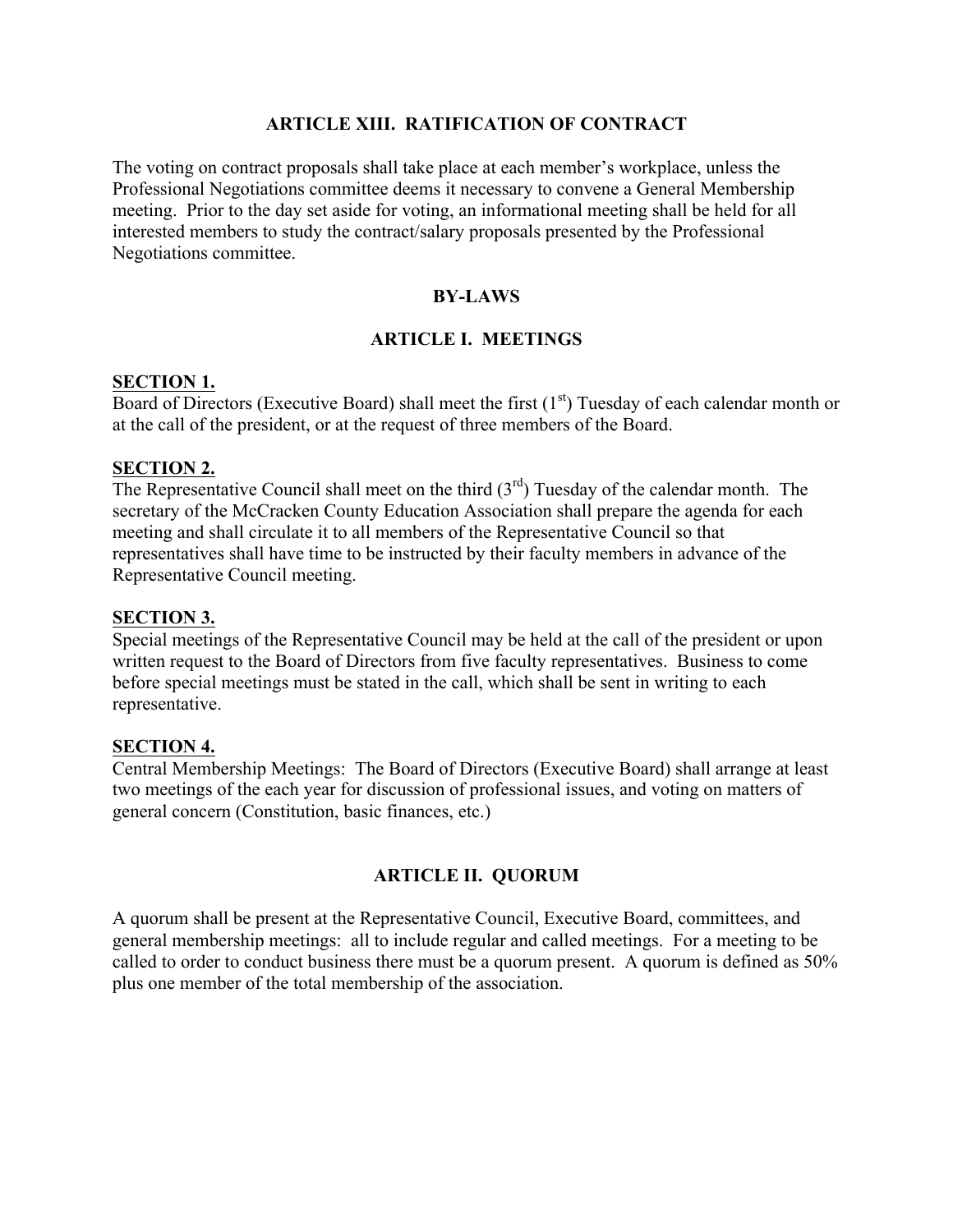## **ARTICLE III. DUTIES OF OFFICERS**

## **SECTION 1. PRESIDENT:**

- a. Preside over all Association meetings.
- b. Represent the Association on all matters of Association policy personally or through delegates.
- c. Serve as ex-officio member of all Association committees.
- d. Appoint the chairs of committees.
- e. The president shall be paid transportation expenses at the rate of whatever KEA is paying at the time.
- f. The president shall be a voting delegate to the National education Association.

## **SECTION 2. PRESIDENT ELECT:**

- a. Assist the president at all meetings.
- b. Serve as ex officio member of all standing committees.
- c. Become president at the expiration of one year or when the presidency becomes vacant excepted as provided in Article V, Section 2.

## **SECTION 3. VICE PRESIDENT:**

- a. Perform the functions usually attributed to this office.
- b. Work closely with one or more standing committees as the President may suggest.
- c. Perform such other duties as delegated by the President.

## **SECTION 4. SECRETARY:**

- a. Keep accurate minutes of all official meetings of the Association.
- b. Prepare agenda and distribute to Representative Council members prior to meeting date.
- c. Maintain official files of the Association.
- d. Maintain official roll of Association.
- e. Perform such other duties as delegated by the President.
- f. Assist President with Association correspondence.

## **SECTION 5. TREASURER**

- a. Hold the funds of the Association and disburse them upon authorization of the Board of **Directors**
- b. Maintain records of receipts and disbursements.
- c. Prepare proposed budget and present at first regularly scheduled meeting of Representative Council each year.
- d. Prepare financial reports for monthly meetings of Representative Council and for Executive Board meetings as directed.
- e. Prepare an annual publication to members as directed by the Executive Board.
- f. Keep the President and Executive Board informed of the financial condition of the **Association**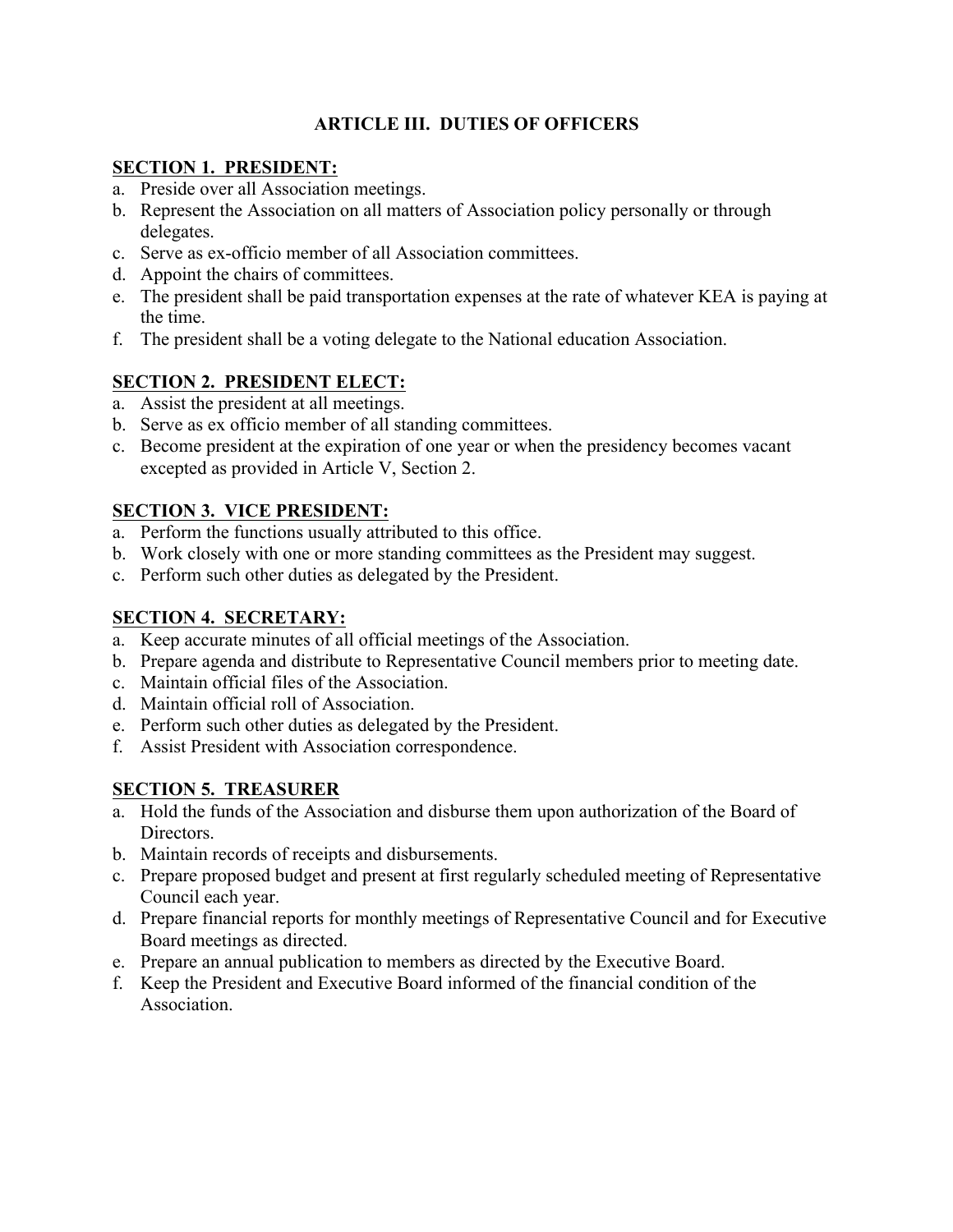## **ARTICLE IV. DUTIES OF THE REPRESENTATIVE COUNCIL**

The Representative Council shall set dues for the association, act on reports of committees, and approve resolutions and other policy statements. It shall be the judge of the qualification and elections officers and faculty representatives. Powers not delegated to the Board of Directors (Executive Board), the officers, or their groups in the association shall be vested in the Representative Council.

# **ARTICLE V. FACULTY REPRESENTATIVES**

## **SECTION 1**.

In each school in McCracken County, faculty members who are members in good standing of this Association shall elect for a term of two years one faculty representative and an alternate to the Representative Council for each ten members or major fraction thereof. Work sites with fewer than six members shall cluster with another work site for representation. Elections shall be held in May, and representatives and alternates shall take their seats at the next meeting of the Representative Council.

## **SECTION 2.**

Faculty representatives or alternates shall attend the regular meetings of the Representative Council.

## **SECTION 3.**

The faculty representatives shall call faculty meetings of the Association members to discuss association business, shall appoint such faculty committees as the association may require, and shall organize and oversee the subsequent elections of faculty representatives and two way association communications within the school.

## **SECTION 4.**

A building housing only administrative offices shall be considered a school building for purposes of the association and each such office shall be considered a member of the faculty of that building.

## **SECTION 5.**

Faculty representatives shall be members of the Kentucky Education Association and the National Education Association for at least one-year prior to their election and shall maintain their membership in good standing during their term of service.

## **ARTICLE VI. STANDING COMMITTEES**

## **SECTION 1.**

The President shall appoint committee chairs and chairs shall appoint committee members EXCEPTION: The Professional Negotiation Committee and the Sick Leave Bank Approval Committee. Each committee shall choose a secretary who shall keep minutes of activities. The chairperson shall report as necessary to the Representative Council and shall prepare a written report summarizing objectives and action plan which shall become a part of the continuing committee record in the association files. The chair of the committee shall distribute to the Representative Council members a copy of the report for distribution to general membership.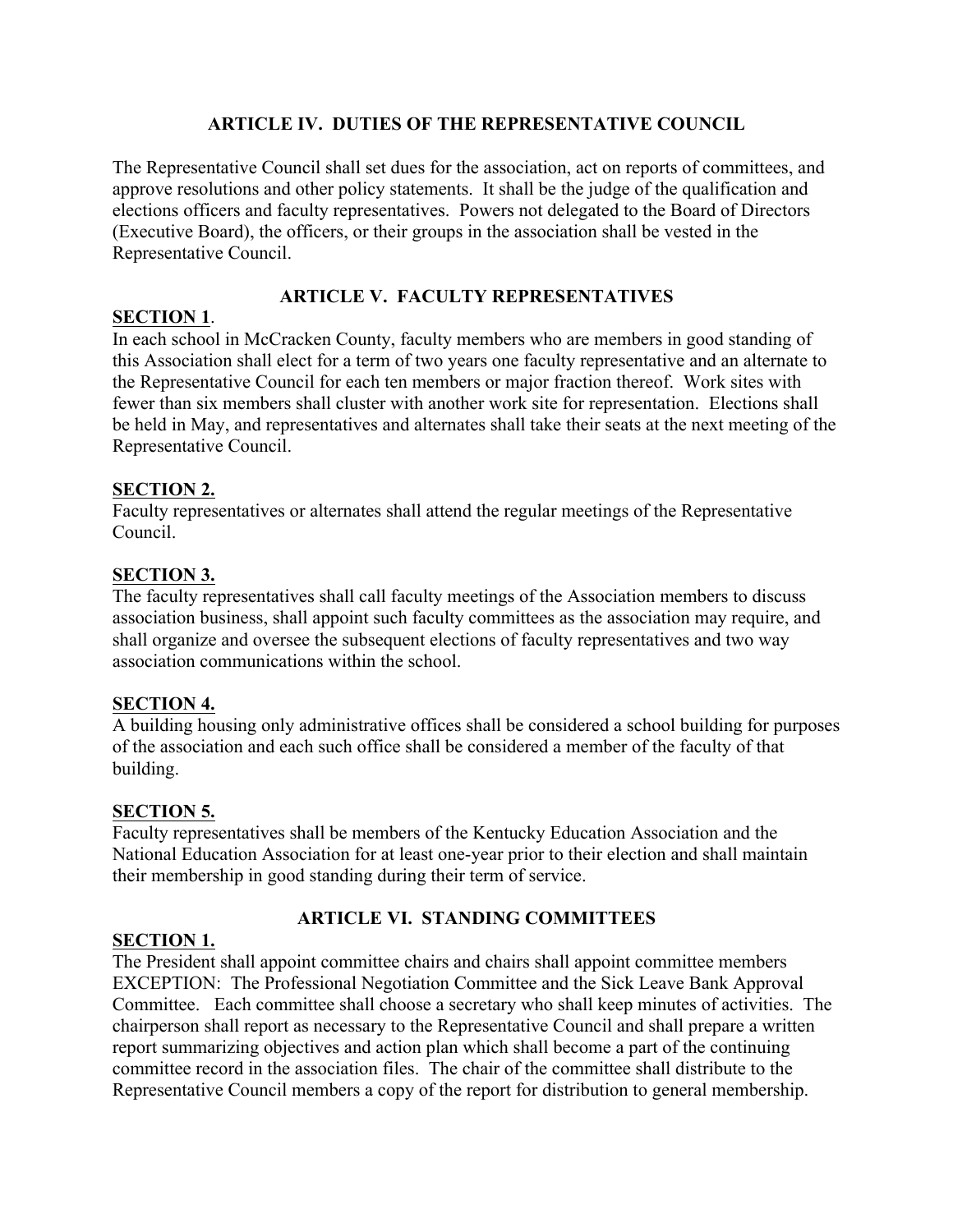## **SECTION 2. TITLES**

The Association shall have the following standing committees for effective local activities: Public Relations Committee, Political Education Committee, Teacher Welfare Committee, Professional Rights and Responsibilities Committee, Professional Negotiations Committee, Professional Negotiations Advisory Committee, Sick Leave Bank Approval Committee.

## **SECTION 3.**

The Public Relations Committee shall make such contact with the community and the public as will develop and maintain a desirable relationship on support of the profession and the whole program of public education.

## **SECTION 4.**

The Political Education Committee shall study pending legislation and shall promote activities leading to the passage of desirable state legislation for schools. To study legislation before the Congress and to develop activities leading to the passage of desirable federal legislation for schools are also goals. The committee shall keep the members informed on legislative matters affecting schools or the profession. The Political Education Committee shall engage in political education activities, including, but not limited to, candidate interviews, candidate endorsements, and campaign activities and making recommendations to KEPAC for contributions to candidates.

## **SECTION 5.**

The Teacher Welfare Committee shall study problems connected with teacher welfare and make recommendations for promoting teacher welfare to the local association and proper authorities. The Teacher Welfare Committee shall be composed of a chairperson (appointed by the President) and a person (selected by his /her faculty) from each elementary, middle, and high school. It is the responsibility of each selected teacher to report to the chairperson about his/her fellow staff members.

Guidelines For Teacher Welfare

- 1. Retirees Gift \$75
- 2. Cards will be sent for other occasions or events.

## **SECTION 6.**

The Professional Rights and Responsibilities Committee shall explore and prepare action programs and procedures for the redress of all grievances qualified under the McCracken County negotiated contract or by law. This committee will explore action programs for securing satisfactory personnel policies. It shall advise the Representative Council on procedures for the implementation of the Code of Ethics. This committee shall advise the Executive Board in situations of censure, suspension, or expulsion of members of the Association.

## **SECTION 7.**

The Professional Negotiation Committee shall consist of the president, president-elect, vicepresident, one rotating member form the Executive Board, and three members elected at large, the latter shall be elected for a three-year term.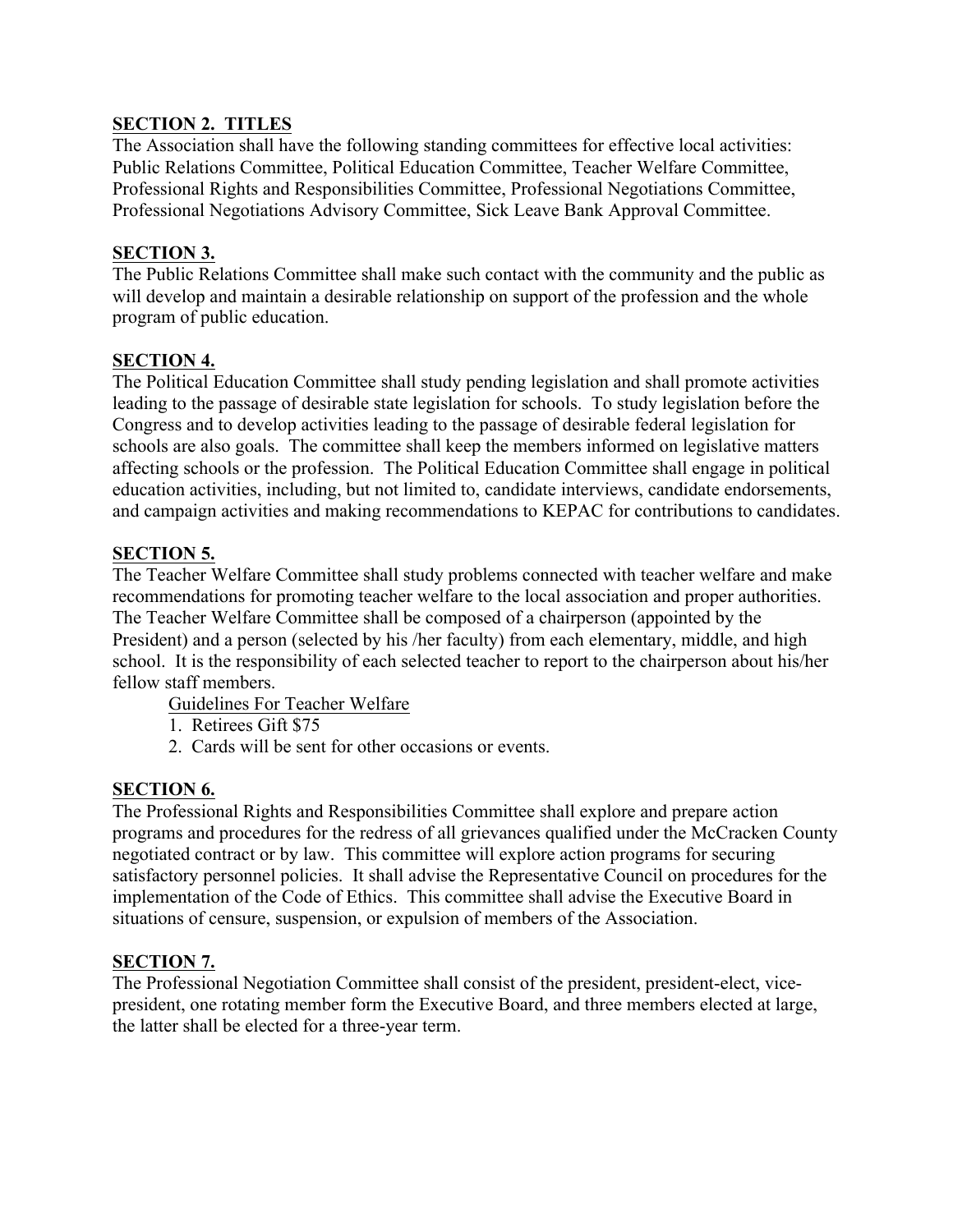## **SECTION 8.**

The Professional Negotiation Advisory Committee shall consist of a representative from each school not represented on the negotiation committee. The committee shall develop broad position statements which serve as guides for the negotiation team. The committee shall also develop data that the negotiators will use as they press the Association's demand.

## **SECTION 9.**

Each teacher representative serving on the Approval Committee for the Sick Leave Bank shall be elected by the general membership. The term of office for each Approval Committee member shall be two years. Committee members may be eligible to run for successive terms, and there shall be no limit on the number of terms that a member may serve. Elections shall be held in conjunction with the election of officers. One member shall be elected on even numbered years, and two members shall be elected on odd numbered years. In the event of a vacancy, the president may appoint a member to the Approval Committee to fill the remainder of a term.

## **ARTICLE VII. SPECIAL COMMITTEES**

The President shall appoint a Nominating Committee; a Committee of Elections, a Calendar Committee and such other committees as may be necessary to achieve the Association program. All committees shall receive specified charges from the President and shall be discharged upon completion of those charges. These committees shall operate according to rules approved by the Representative Council. No officer of the Association shall serve on the Nominating Committee.

## **ARTICLE VIII. ELECTIONS**

## **SECTION 1. NOMINATIONS:**

- 1. The active members of the association in each school during the month of April may nominate a candidate for president-elect, vice-president, secretary, treasurer, one PN member and three delegates at large, and such shall be delivered in writing to the Nominating Committee. The association shall make every effort to encourage the nominations and election of ethnic minority members to the Board of Directors and the Representative Council.
- 2. The Nominating Committee shall report all nominations to the Representative Council at the April meeting. Members of the Council may nominate other candidates from the floor.
- 3. Election of officers shall be by secret ballot at each school the day of the May general meeting.

## **SECTION 2. ELECTIONS OF DELEGATES AND ALTERNATES TO KEA AND FDEA**

- 1. The nominating Committee shall submit a slate of candidates to the Representative Council for position of delegates and alternates to KEA. The KEA delegates compose the list of delegates to FDEA.
- 2. Due regard should be given to the securing of:
	- a. experienced persons as FDEA and KEA delegates.
	- b. the broadest possible representation of the full membership in these delegates.
	- c. president, president-elect, and secretary will be elected as delegates by vote at the time of their election to their offices.